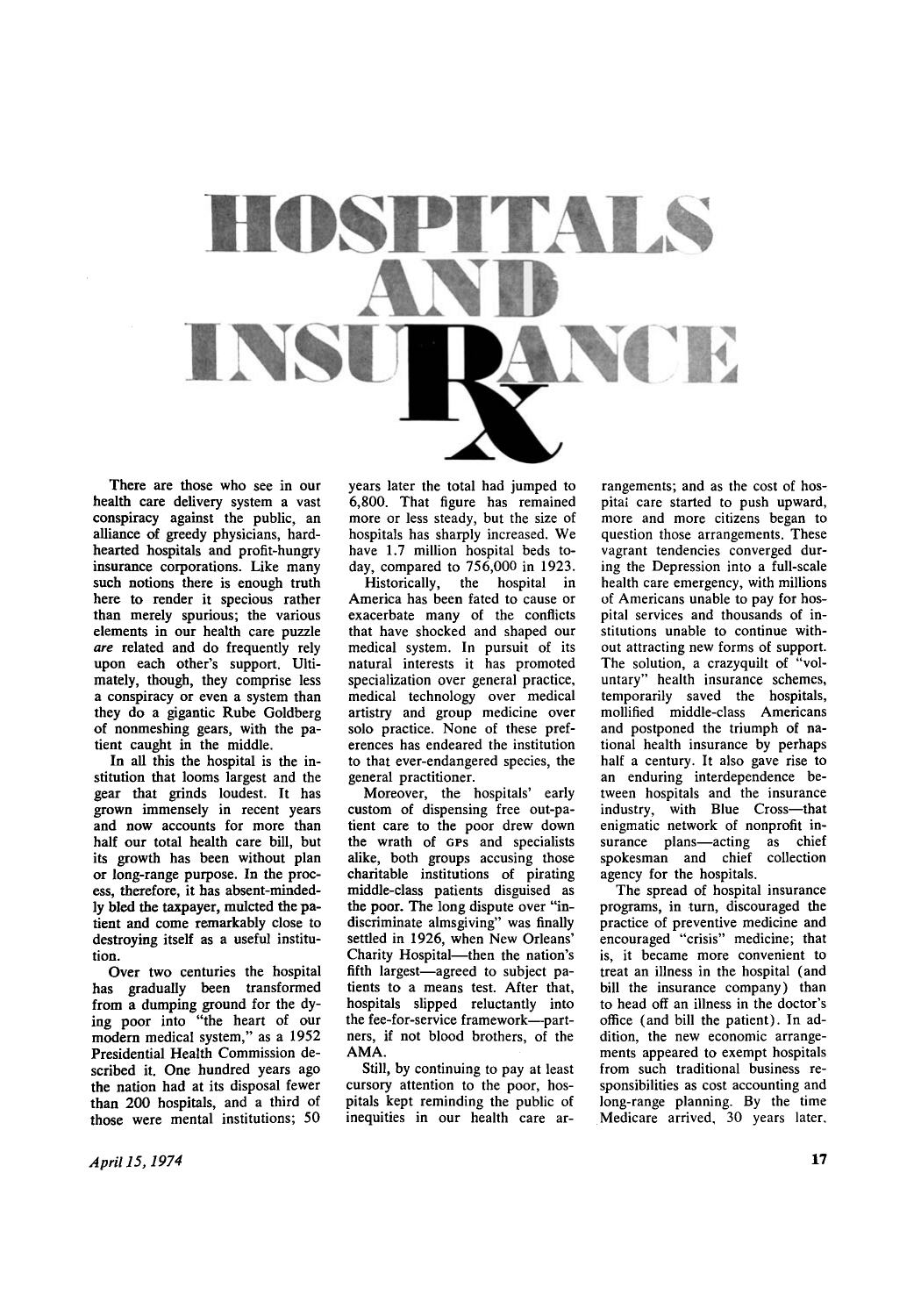**many hospitals had thrown thrift to the winds; they had become a vast maw ready to receive the Federal program's billions.** 

**In direct outlays, the average patient pays only 8 per cent of the nation's total hospital bill; the rest is currently provided by the health insurance industry (38 per cent) and the government (54 per cent). It is virtually impossible now to be admitted to a hospital without first submitting to a latter-day version of the means test; that is, without producing evidence that an insurance plan or a Federal program such as Medicare is prepared to pay most of the bill.** 

**During a visit to New York City last December, a retired Israeli general and member of Parliament, Avraham Yoffe, suffered a stroke and was rushed to Mount Sinai hospital. He sat in the waiting room for an hour because the admissions office refused him treatment until he had paid \$3,080 in advance. (Strokes are expensive.) Even the Israeli Consulate's assurances on the phone guaranteeing the payment of all bills did not help; an Israeli official finally had to send over a check for the full amount. "We would have settled for \$1,000," the hospital director said later, by way of apology.** 

**Like the rest of us, hospitals must cope with the shrinking dollar, and at least some of their troubles can be attributed to the rising cost of food, laundry, labor, and other essentials. This is especially true in New York City and in the few other places where unions have succeeded at last in securing decent wages for hospital workers. Only 15 years ago unskilled hospital employes in New York were earning as little as \$100 a month; today their minimum pay is \$151 per week, and the length of that week has shrunk from 48 to 37.5 hours. Similarly, the recent plethora of technological innovations, such as cardiac monitoring systems, has compelled hospitals to hire more well-paid technicians. At New York City hospitals during the past decade the ratio of staff to patients has risen from 2.5:1 to 5:1.** 

**Nevertheless, even these combin-**

**ed inflationary pressures do not satisfactorily explain why, since 1966, hospital charges have risen four times as fast as the prices of everything else in America. Some of the fault lies in the peculiar way hospitals and other allied institutions conduct their health care business—a way distinguished by a system of payments and subsidies that frequently rewards avarice, punishes sensible management and perpetuates the hospitals' position in U.S. medicine. The system is kept green and growing by the insurance industry and by Federal, state and municipal agencies, all of which have a critical stake in maintaining things as they are.** 

## **Unsettling Accounts**

**Hospitals present us with several depressing paradoxes: slick medical technology tied to labyrinthine bookkeeping, soaring net incomes amid decaying facilities, and increasing dominance of the medical system in the face of rising public discontent. All this has been occurring in the absence of either a workable monitoring system or a strong consumer voice, leaving hospitals accountable to no one but the doctors who use them and the insurance industry that nurtures them. As a result, hospital administrators have been free to raise prices while pretending they are merely victims of inflationary determinism.** 

**The average daily hospital charge has doubled from \$53 in 1967 to \$107 today, and it is still rising. Last January New York City's voluntary hospitals announced another round of price increases ranging from \$5-31 per day. A semiprivate room at Mount Sinai hospital, for example, now costs \$160-165; a private room \$185-210, depending on the size and view. As hospital charges push upward, so do insurance rates. Accordingly, the New Yorker who paid \$15 a year to Blue Cross in 1947 for 21 days of hospital coverage is paying \$120 today. And, notes Health-Pac, a reform-minded group in New York, "More and more essential hospital services like radiology and anesthe-**

**siology are no longer being covered by Blue Cross." The process appears to be automatic, the consequences inevitable. Gears within gears. Yet the inflationary whirlwind consists of thousands of separate, frequently arbitrary and reversible pricing decisions.** 

**Recently a middle-aged woman in Norwalk, Connecticut, spent 18 days in the community hospital after suffering a slight stroke, and upon discharge she was presented with a bill that included daily levies of \$15 for use of a room-humidifier. She refused to pay, pointing out in a series of discussions with hospital officials that the alleged humidifier was really a small vaporizer of the type anyone could purchase at a drugstore for under \$10. Convinced, the officials reduced that part of the bill to \$2.50 per day, at which point the persistent lady struck a blow for all patients. "I don't want to be the exception," she protested.** *"Everybody* **ought to be charged \$2.50." A few months later she telephoned the hospital's accounting office and without giving her name asked what the daily rate was for use of a room-humidifier. "Two-fifty," was the instant reply.** 

**The story suggests that the hospital's conscience was superior to its original intentions. In the absence of competition, managerial controls and consumer pressures, it could pad its bills without fear of reprisal. Similar overcharges, repeated countless times daily in hospitals across the land, add up to millions of dollars.** 

**In truth, hospitals were and remain quite unprepared, either technically or philosophically, to shoulder the massive management burdens imposed by the ballooning health care business. Until Medicare, the decrepit bookkeeping procedures used by most hospitals were simply sieves through which millions of dollars leaked each year. Then, in a laudable effort to seal the leaks, HEW saddled hospitals doing Medicare business with something called "step-down" cost accounting, a complicated system whereby all hospital expenses, no matter how remote from the patient**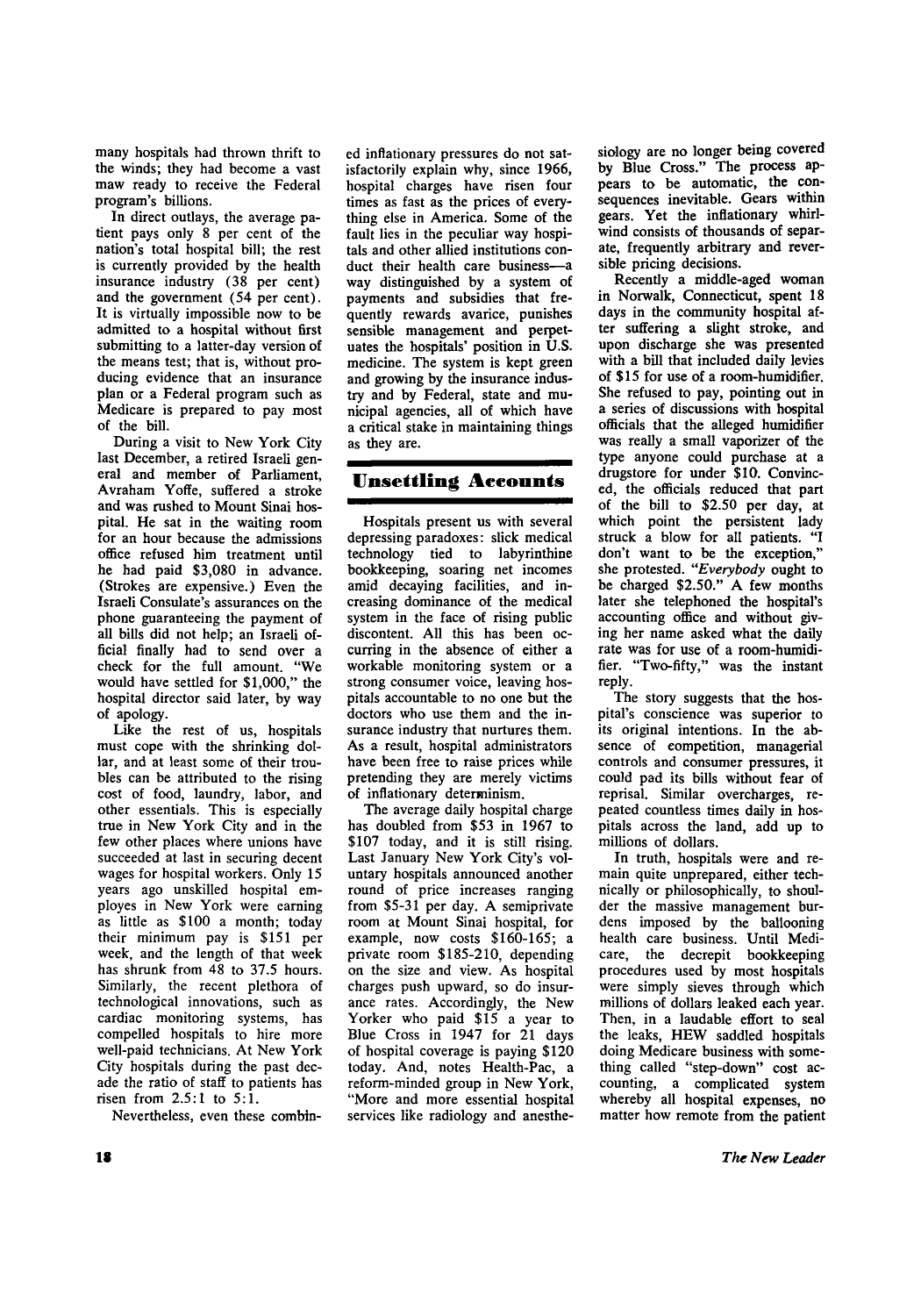**—parking lot maintenance, for instance—are ultimately charged to patient-care.** 

**There is, of course, a certain logic to this, but the overall result has been to skyrocket prices for services that in pre-Medicare days were relatively inexpensive, such as out-patient care or laboratory services. Under the old horse-and-buggy accounting method the cost of a blood test was simply the cost of a blood test; under step-down accounting it is that** *plus* **a percentage of the cost of everything else in the hospital, including the floor wax and toilet paper. That is why it is usually cheaper nowadays for a patient to use independent laboratories and clinics than to rely on hospital facilities.** 

**Part of the problem is that the demands of the system frequently work against the interests of good medical practice. Not long ago an administrator at a big university hospital in the Midwest was eased out of his job because he was not keeping all the beds filled in the psychiatric ward. Most leading psychiatrists think that treating mental patients at home or in out-patient clinics is superior to locking them inside a hospital ward, but in this case the state was giving the hospital a flat sum for every mental patient it admitted. Thus the administrator had to go because he was depriving the hospital of state funds. Bad psychiatry was the price of good grantsmanship.** 

**The big municipal and county hospitals are generally the least efficient. Dean Lewis Thomas of the New York University School of Medicine describes them as "badly run, impoverished, long-neglected fleabags." According to the New York** *Times,* **a recent study by New York City's Health and Hospital Corporation "found a pattern of financing municipal hospitals that tends to reward inefficiency, giving the less productive more than they should get at the expense of the more productive institutions." Curiously, the results of this study were suppressed for six months out of a concern that they "would create turmoil." As the corporation's acting director explained, "The inev-** **itable reaction is that the underfunded hospitals will insist they are getting a raw deal and the overfunded will say it's destructive of their needs. There's no point in stirring the pot unless a remedy is at hand."** 

**A remedy might begin with full disclosure of hospital finances. HEW's 1972 "Chart Book" reported that the combined net income of all the nation's hospitals soared from \$29 million in 1950 to \$546 million in 1971. Earnings per patient-day in 1972 among the "forprofit" hospitals exceeded \$6; the figure for the nonprofits was \$2.63. Since everyone knows that many hospitals operate continuously in the red and are forever on the brink of extinction, the clear implication is that many** *other* **hospitals—thanks to Medicare and Medicaid—are quietly making a bundle.** 

**In any event, no one in the health field, least of all the hospitals, appears to know where these surplus earnings go. Indeed, few hospital administrators like to mention profits; they prefer to proceed on the assumption that deficits are their destiny. "We wouldn't want to be too visibly in the black," a hospital administrator in New York told me. "It would hurt our fund-raising efforts."** 

**The funds raised go for new equipment, new "wings," new buildings. Since World War II there has been a flurry of hospital construction and modernization, producing 32,000 additional hospital and nursing-home beds from 1946- 73. But most of the money flows out of the Hill-Burton Act of 1946, which channels Federal construction funds through the states to nonprofit hospitals. Unfortunately it flows planlessly, with the result that hospitals have grown in ways that do not take into account local and regional needs.** 

**Some hospitals have too many beds (which the administrators must try to fill); others have an excess of special equipment. Hospital boards compete with one another, often duplicating services—especially the glamorous ones—beyond community demand. Cincinnati hos-** **pitals, for instance, have five very expensive cobalt therapy units that operate at only 45 per cent capacity. In New York, there are 21 different facilities for open-heart surgery but only seven are regularly used. This is not only bad economics, it is also bad medicine, for any procedure as complex and risky as open-heart surgery requires an experienced, well-rehearsed staff.** 

**In short, most hospitals today behave like private corporations pursuing gain, undertaking expansion, competing with sister institutions—yet enjoying massive subsidies from Federal programs and guaranteed revenues from insurance plans. Moreover, while reformers call for ways to reduce the hospitals' dominant role in our health care system, the hospitals continue to monopolize much of the action.** 

## **Rigged Benefits**

**Major health insurers have tended to load the dice by peddling narrowly worded policies that penalize a patient for staying out of the hospital and reward him for going in. Over the years Blue Cross has rigged benefits to the hospitals' advantage, giving them a near-monopoly on insured health care. Until recently many Blue Cross plans did not even pay for ambulance service, much less for office visits and other types of ambulatory care. One reason given is fear of fakery, an industry-wide suspicion that claimants who do not rush to the nearest hospital are really malingerers. As an insurance salesman told me, "My company frowns on hypochondria." (Blue Cross officials seem no less suspicious. "Some people," complained one of them, "apply for coverage on their way to**  ply for coverage on their way to the hospital.")

**"About the only thing that insurance companies ever pay for outside the hospital," says Dr. Amos Johnson, a past president of the American Academy of General Practice, "is something that carries with it the stigma of pain. They will pay for an out-patient operative procedure, like the removal of moles and skin cancerous lesions,**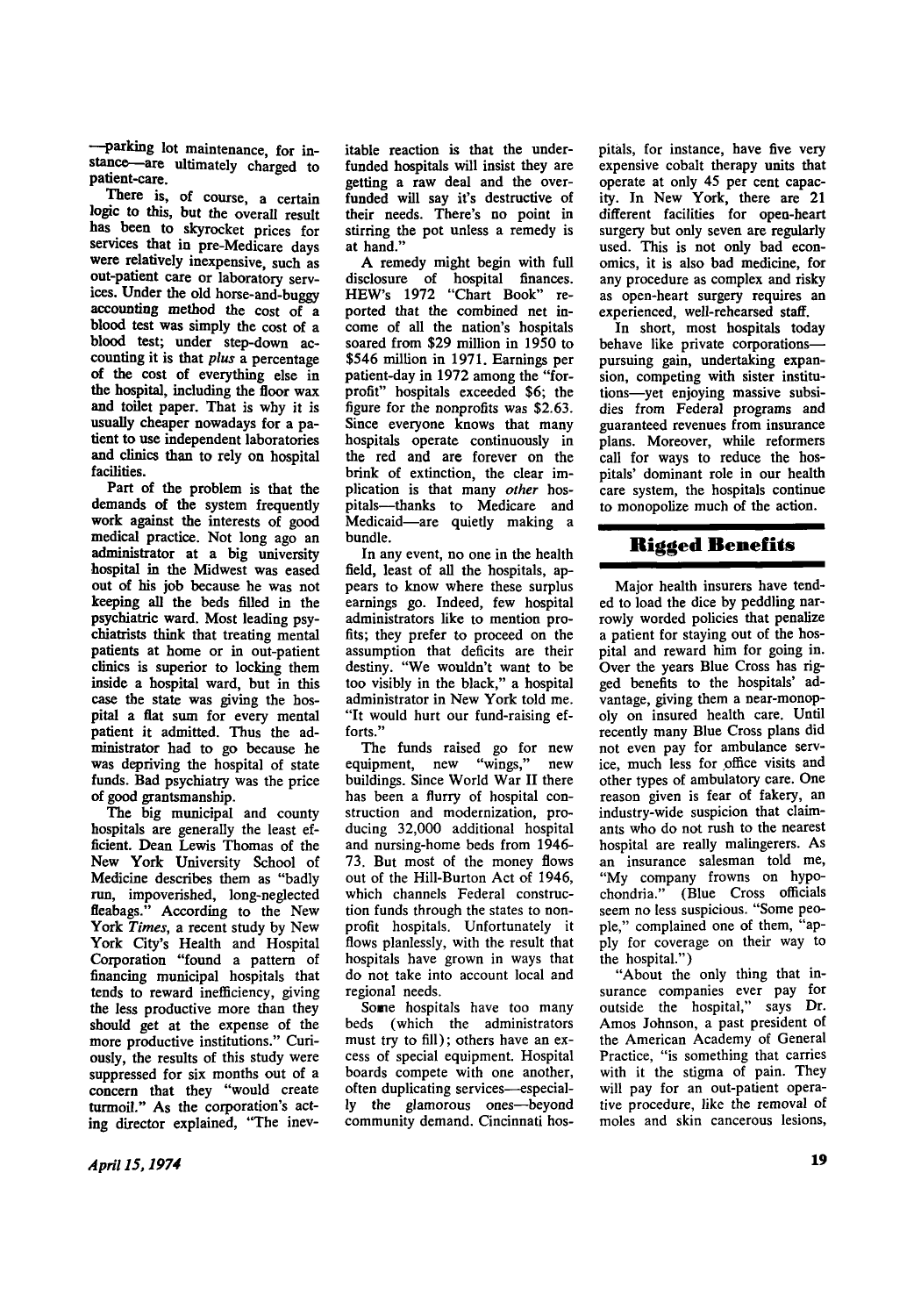**because the patient will not, they think, have a tendency to abuse the benefit." Doctors have been quick to get the message. One physician recently explained to a Senate committee that he could be paid \$75 by Blue Shield for administering a shot of cortisone to a patient, provided it occurred in a hospital, whereas the same procedure performed in his office would qualify him for \$12.50.** 

**Since the early '50s, studies have shown that insured patients are hospitalized more frequently and for longer stays than are the uninsured. Though such statistics raise questions about comparative quality of care—after all, maybe the uninsured** *need* **more hospital care—they also suggest a certain amount of needless hospitalization. As the Somers observed in 1961, "It is hardly surprising that, in the general absence of coverage for ambulatory care, both patients and physicians would try to stretch the available hospital expense protection to cover portions of their uninsured costs. A disproportionate supply of one type of insurance can lead, at least temporarily, to a distorted demand for the insured service." Yet the distorted demand has proved to be more than temporary, and it has been further distorted by subsequent Federal policies.** 

**The Federal sin, under Medicare and Medicaid, has been to see no evil and hear no evil while reimbursing hospitals for treatment rendered to the poor and the elderly; to pay first and ask questions later, or not at all. The resulting temptation to take the money and run has been too strong for most to resist. "Seven years of Medicare have taught us one thing," notes Pennsylvania's Denenberg. "Hospitals, doctors and medical care providers are capable of gobbling up every dollar we are willing to throw their way. They are already taking 7.5 per cent of everything our economy produces, and if it were up to Medicare, there would be no end in sight."** 

**Less than a year after the passage of Medicare, Congress had to increase by 25 per cent the Social**  Security tax budgeted to pay for it. **Since then increases have taken on a depressing regularity, both for premium payers and taxpayers. By 1969 it was clear that hospitals, particularly the high-powered ones, were on a Medicare binge. John de Lury, head of New York City's sanitation workers union, observed at the time, "The hospitals with the high . . . costs are the newer ones, those on the make, with brilliant reputations, with teaching affiliations. Above all they are the ones with programs of vast expansions and edifice complexes . . . and they are making us pay through the nose."** 

**Even hospitals with the best** 



**of intentions—and which hospital would deny the compliment?—find it all but impossible to shut off the Federal spigot. A few months ago, for example, officials at the Bronx Municipal Hospital Center in New York announced they might be compelled to abandon a successful presurgical screening program because it was depriving them of essential Federal funds. In the past, they noted, patients had been admitted to the hospital three or four days in advance of surgery, to be given complete physical examinations (a standard presurgery practice). Under the new program the examinations were performed in the hospital's out-patient clinic prior to admission, thereby reducing the hos-** **pitalization period and, presumably, saving money.** 

**It turned out, however, that the new program was costing the hospital \$7,000 a month, because Medicaid and Medicare paid \$120 for each day a patient stayed in the hospital and only \$35 for a clinic visit. Furthermore, as the New York**  *Times* **explained, "Since most patients for elective surgery require little attention or services before their operation, these presurgical days are considered 'cheap days' in which the hospital is paid for more than .. . it actually gives." So much for efficiency.** 

**Strangely, the task of holding down Federal costs has been assigned to Blue Cross and the major commercial insurance companies. This is like asking Lockheed to keep an eye on Pentagon spending. For a percentage of the take, the insurers channel Medicare payments to hospitals and other health care providers, and are expected in each instance to act as surrogate auditors, inspectors and comptrollers for the Federal programs. The whole foolish system, in turn, is audited annually by the Department of Health, Education and Welfare; but for some reason, possibly embarrassment, HEW has been reluctant to release these audits. Thanks to researchers at the AFL-CIO office in Washington, I can cite a few tidbits from the 1970-72 audits:** 

**• Billings by physicians to Michigan Blue Cross for Medicare reimbursement were not verified as to reasonableness (as the law requires). Consequently, according to HEW auditors, "there is no assurance that the approximately \$6.4 million paid to the providers represents reimbursement for reasonable costs."** 

**• In 70 different audits of Blue Cross-Medicare programs, HEW found millions paid out illegally in duplicate claims and hospital charges for private rooms.** 

**• Aetna, another "fiscal intermediary" for Medicare, made an estimated \$3.2 million in duplicate payments in 28 months. (When this became known, both Aetna and HEW announced that the "errors" had been corrected, but as of this**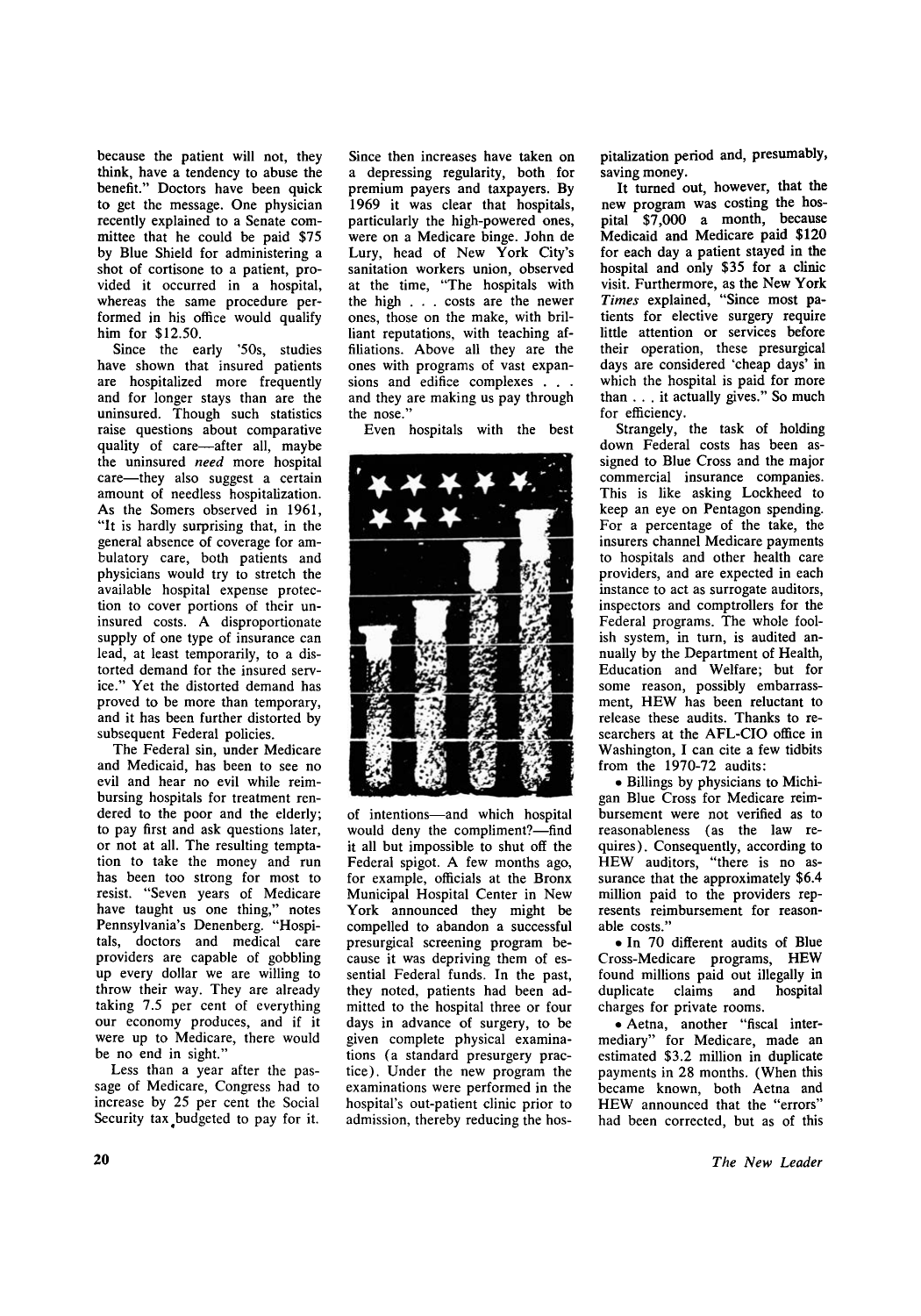**writing no refunds to Medicare have been made.)** 

**• Mutual of Omaha overpaid hospitals and nursing homes by \$5 million.** 

**• Occidental Insurance paid \$3.2 million to doctors and medical groups who had previously defrauded Medicare, or who were being investigated for possible fraud.** 

**• Over a three-year period Connecticut General Life Insurance is estimated to have squandered \$3.2 million in duplicate payments. The company is said to have wasted another \$1.3 million in payments that Federal auditors deemed "unreasonable."** 

**It is likely that this modest sampling is merely the tip of the iceberg, and it seems fair to infer that we are squandering billions under the cheerful auspices of Medicare. Which is not to imply criticism of the program's purposes, only of the inexcusable way it is being administered.** 

## **Birth of the "Blues'**

**The present nightmare is a legacy of too many small and inadequate dreams. The first of these occurred in 1929 when Justin Ford Kimball, an administrator at Baylor University in Dallas, organized a modest health insurance plan for local public school teachers. Each teacher paid 50 cents a month, and in exchange was guaranteed use of a semiprivate room and other services at Baylor University Hospital for up to 21 days. Note that the initiative came not from the teachers but from the university, the idea being less to help patients than to bail out the hospital, then suffering from rising expenses and empty rooms.** 

**Other hospitals around the country, facing similar problems, were quick to see the advantages of an arrangement that guaranteed collection of their bills, and before long dozens of communities were experimenting with Kimball-like plans. Then, in 1933, the Minnesota version hired as its first director a schoolteacher named E. A. van Steenwyk, who started using a** 

**blue cross on his stationery. The rest is history, as a drowning citizenry clutched at the Blue Cross straw.** 

**A decade after Kimball's small beginnings there were 3 million Blue Cross subscribers in more than half the states. Today 100 million members of 80 separate plans, all part of the umbrella Blue Cross Association, receive about \$5 billion annually in Blue Cross benefits. In addition, acting as a fiscal intermediary for the Federal government, Blue Cross pays out nearly \$6 billion a year in Medicare and Medicaid benefits. It also administers the Federal Employees Health Benefits program, covering 5 million government workers.** 

**(A second purveyor of health insurance, Blue Shield, started in California in 1939. Originally organized to provide subscribers with broad, comprehensive health care, it soon retreated to more modest goals, offering limited payments for medical bills incurred in hospitals —mainly for surgery—and thus encouraging the already dangerous drift toward hospital domination of our health care system. Blue Shield and Blue Cross are similar in structure and purpose—together they underwrite nearly 200 million policies every year—but in most communities they have no corporate connection. While the hospitals unofficially control Blue Cross, the local medical societies control Blue Shield. This arrangement was formalized in 1946 when the AMA's house of delegates adopted a set of approval standards for Blue Shield. Henceforth no local Blue Shield could be referred** to survive the surface that the surface in the surface of the surface of the surface of the surface of the surface of the surface of the surface of the surface of the surface of the surface of the surfa could expect to survive without winning the AMA's "Seal of Ac-<br>ceptance.")

**For hospitals the key to survival has been their bedfellowship with Blue Cross. Until recently the American Hospital Association (AHA), representing the nation's accredited hospitals, owned the Blue Cross seal and trademark, and it was not possible for the public**  to distinguish where AHA left off **and Blue Cross began. ("Blue Cross has been sponsored and guided since its early days by the American Hospital Association," reads a Blue** 

**Cross manual still in use.) That arrangement was officially ended in 1972, when Blue Cross brought out a seal of its own, a signal that it might at last be ready to cut the silver cord. Yet as of this writing, the two associations continue to share an office building in Chicago,**  two members of the AHA sit on **the Blue Cross Association board, and two members of national Blue Cross repay the compliment.** 

**The pattern is repeated among local boards throughout the country. According to a 1971 survey, half the trustees of local Blue Cross organizations were hospital administrators. A few years earlier in Boston, an enterprising group of college students analyzed the local Blue Cross board and found that 11 of 31 directors were directly tied to area hospitals either as trustees or administrators, and that most of the other directors had been chosen to represent large corporations. With the exception of four labor leaders, none represented the subscribers.** 

**Since every Blue Cross plan must periodically negotiate prices with local hospitals, the effect of all this incestuousness has been to undermine each organization's bargaining position and encourage hospitals to charge whatever they think Blue Cross will bear. In theory, Blue Cross has the right to go over the books of cooperating hospitals and insist on a decent minimum of cost and quality control, but in practice few genuinely thorough audits are ventured and fewer still lead to corrections, even in cases of flagrant mismanagement. In a single community, charges for identical services may vary from hospital to hospital by as much as 100 per cent. In New York, Health-Pac found that one teaching hospital charged \$274 for delivery room services; another, with virtually identical expenses, charged \$143.** 

**Blue Cross has waxed rich over the years, much of the credit going to the Federal government, which supplies the association with onethird of its total revenue. Like all successful enterprises, nonprofit or otherwise, Blue Cross has not hesitated to display tfie traditional**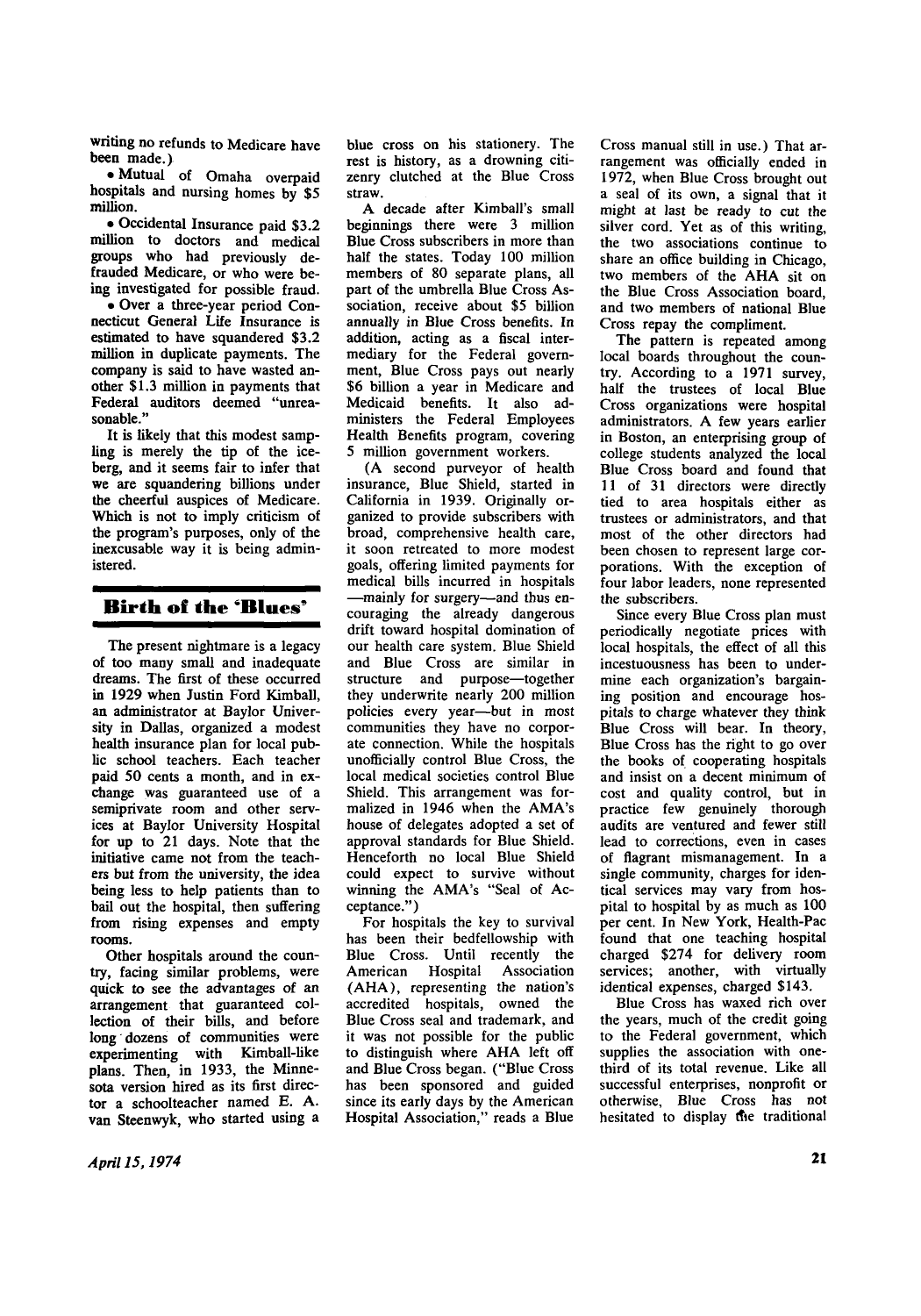**trappings of corporate wealth—new, glassy office buildings, chartered airplanes for its executives and, on far more than one occasion, lavish entertainment for clients and prospects.** 

**Management of Blue Cross' billions has not always been beyond reproach, either. In Richmond, the local board purchased \$1.2 million of furniture from a company that had a Blue Cross director on its staff. Two years after the Virginia "Blues" became fiscal agents for Medicaid, Federal auditors found that staffing was "about 23 percent in excess of requirements" and that money spent on data-processing had jumped 1,409.8 per cent. Nevertheless, said the auditors, the system remained "basically ineffective."** 

**In Washington, D.C., Blue Cross deposited at least \$10 million a month in checking accounts at the National Savings and Trust Company, whose chairman was treasurer of the local affiliate (called Group Hospitalization, Inc.). Since the checking accounts were not interest bearing, the program is estimated to have lost \$5 million in five years. Three years ago in Massachusetts, while filing for a 33 per cent increase in nongroup policy payments, Blue Cross inadvertently revealed in its supporting evidence that the executive payroll had nearly doubled in two years. The number of executives making \$20,000 or more per year had risen from 8 to 15.** 

**When these and similar abuses come to light, Blue Cross responds with a curious mixture of contrition and paranoia. In the view of George Kelley, the association's chief lobbyist in Washington, the unwholesome publicity Blue Cross has endured is a result of a "concerted effort to discredit the private sector" in health care. He blames Senator Edward Kennedy and the labor unions.** 

**In a countermove, Kelley has been distributing thousands of hastily mimeographed yellow "summary sheets" that purport to explain his organization's policies, and he has been holding meetings**  around the country with subscribers **in an effort to "build up citizen loyalty." As is the case with other Operations Candor, Blue Cross would have us forget the past. "We're doing a lot better now" says Joseph S. Nagelschmidt, the program's public information director. "Those stories about overspending have been over-publicized. They're the exceptions, not the rule. Think of us as a great social movement."** 

**Though the hour is rather late, Blue Cross is going to some trouble to bring its attitudes and policies into line with its rhetoric. "We have not been sufficiently selfcritical and innovative," Walter Mc-Nearney, the association's president, conceded recently. Two years ago he pushed through a revised set of bylaws calling for up to 70 per cent consumer representation on local boards. That paradise is still to be achieved, but half the boards, it is claimed, now have consumer majorities. "We have to make these changes carefully," one official told me. "We don't want to end up with just a bunch of housewives." (But if not housewives, who?)** 

## **Policing Policies**

**A few states are also using their power to persuade Blue Cross to use** *its* **power. Before Denenberg quit as Pennsylvania's insurance commissioner, Philadelphia's Blue Cross negotiated a near-model contract with local hospitals, including such rare controls as use of generic drugs instead of the more expensive brand names; a salary ceiling for interns and residents; more precise accounting methods; and a hospital safety program to protect patients from needless injury. Most significantly, the contract bears a promise from the hospitals to phase out 12 of their 17 open-heart surgery units.** 

**The Philadelphia story suggests that as an instigator of health reform Blue Cross may be unwilling but far from unable, that it is capable at times of positive response to consumer and government pressures. Yet such pressures seem paltry in contrast to the many coun-** **terpressures to which the program must also respond: the Federal cornucopia, the strangely carefree attitude of many hospitals and, by no means least, the increasing competition from commercial insurers, an ironic consequence of Blue Cross' success.** 

**Although a few companies had dabbled in health insurance as early as the 1870s, most shunned the new market as too risky until the Blue Cross experience changed their minds. By 1940 commercial insurers were providing hospital protection to 2.3 million. These totals rose sharply after World War II as labor unions began to demand broader health benefits in their negotiations with management. The 1949 steel strike seems to have been a turning point. Within three months of its settlement there were 236 steel-worker contracts providing for group health insurance and pensions, and the major auto industries soon followed suit. Today the vast majority of union contracts contain provisions for group health coverage, and 90 per cent of the commercial underwriting for these policies is controlled by the largest insurance companies—the approximately 500 members of the Health Insurance Association of America (HIAA).** 

**Health insurance, quite simply, has proven to be extremely profitable. In 1973 the nation's six largest health insurance companies increased their net gain from group health operations to \$140 million, a jump of more than \$100 million over the previous year. This helps to explain why everyone nowadays seems to be going into the business. Even the Washington (D.C.) Gas & Light Company, not famous for its health concerns, recently sent out a mailing peddling health insurance to 270,000 families.** 

**Blue Cross officials like to draw a sharp distinction between these "for-profit" corporations and their own nonprofit organization. "Damn it," an association spokesman insisted in a recent interview, "we're legitimate. We're a public-interest organization." If we forgive the hyperbole, we can grant the distinction. By and large, Blue Cross'**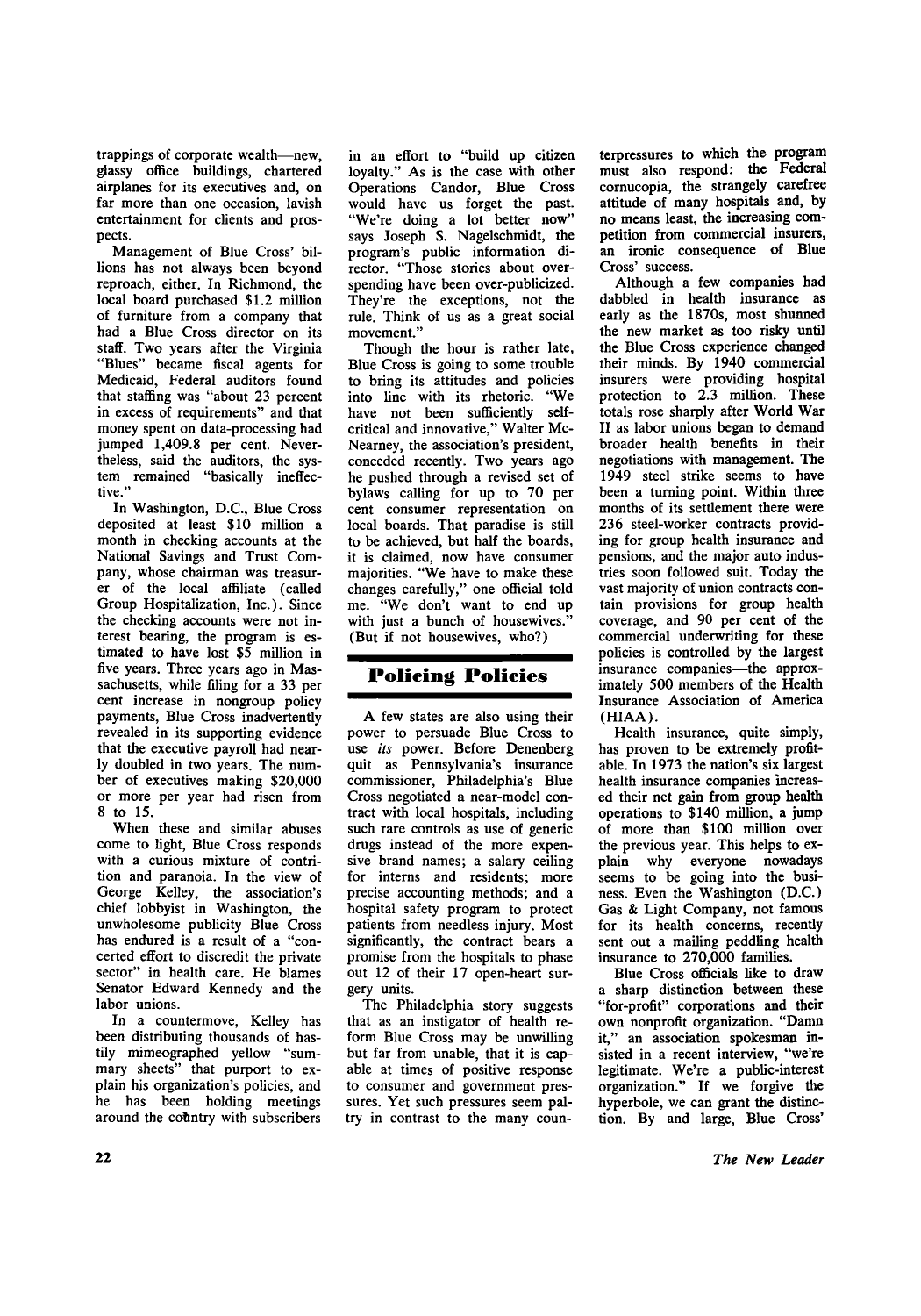**pursuit of the dollar is less ruthless than that of its private competitors.** 

**, Commercial insurance companies, for example, spend millions promoting and selling their policies, and millions more paying commissions to salesmen. As a result, their operating expenses generally run higher than those of Blue Cross, and these expenses are passed on to the consumer. It is a telling fact, too, that whereas Blue Cross pays back in benefits more than 90 per cent of the premiums it collects, the commercials surrender only about half.** 

**In addition, since there is no Federal regulation of health insurance, the states are left with the job, and the states are more lenient with commercial insurers on the whole than they are with Blue Cross. Private companies need not go hat in hand to the state every time they want a rate raise, nor do they have to inquire from the state which persons they must insure and which they can safely ignore. Thus, while the commercials siphon off low-risk subscribers, Blue Cross is often compelled by state regulations to accept the "high risks." Despite the industry's repeated insistence that it is "working for a healthy America," in truth it is working to insure only those Americans who are already healthy and likely to stay that way. The following blunt passage from an Aetna training manual for sales-**

**men fairly typifies the commercial industry's point of view:** 

**"Ever buy a used car?** 

**"It's a risky business. That Super Whizbang gleaming in the sun on Honest Abe's lot may be OK, but it could end up costing you a bundle. If you're careful, you won't just kick the tires and look blankly at the engine under the hood. You'll underwrite it.** 

**". . . If the previous owner has taken the car regularly to the Acme Garage for maintenance, you might check with Acme's mechanic.** 

**"It's sensible, isn't it, to use every available source of information before you accept the risk. . . . And the more reliable your sources of information, the better chance that you won't wind up with a clunker that will bankrupt your bank account.** 

**"You can see what we're getting at. An insurance company is something like a used-car buyer: Before accepting a risk the company underwrites it by using sources that can provide useful information about the risk. . . . Otherwise, the company is bound to wind up with a file full of clunkers."** 

**The insurance industry's position is that the government should insure all the "clunkers," leaving the young and the beautiful to the tender care of the commercials. In effect, the government has already begun this process through Medicare and Medicaid, and many of**  **the health bills now before Congress envision putting the final touches on this peculiar brand of socialism which would have taxpayers subsidize private insurance companies.** 

**It appears therefore that the health care consumer, for all his needs and frustrations, has been as good as forgotten. If the doctors are no longer able to call all the shots, as they were 40 years ago, other powerful groups have risen to take their place. Outside the doctor's office it is the insurance industry that has the power and the profits, and the hospitals that have the revenue. As Senator Kennedy has remarked, "The health system works well for everyone but the patient."** 

**The system we have inherited is largely a pastiche of schemes hatched and cultivated in the wake of past national political failures. The New Deal's surrender to the A M A made something like Blue Cross, the hospitals' boon companion, all but inevitable. Similarly, Congress' careless abandonment of the Wagner-Murray-Dingell bill was an inspiration to the commercial insurance industry. Indeed, every**  *threat* **of national health insurance down through the years has sent the industry scurrying after new business, confirming Mr. Dooley's observation that "Life'd not be worth livin' if we didn't keep our inimies."** 

**Today, thanks in part to Fed-**

| THI       | ADDITIONAL COPIES OF THIS SPECIAL FULL-LENGTH<br>ISSUE MAY BE OBTAINED AT THESE RATES:<br>Single copy _______50 $\phi$ 100 copies_______\$45.00                                                                                                                                                            |
|-----------|------------------------------------------------------------------------------------------------------------------------------------------------------------------------------------------------------------------------------------------------------------------------------------------------------------|
| u Kiehard | The New Leader Reprint Department<br>212 Fifth Avenue, New York, N.Y. 10010<br>Please send me _______ copies of WHERE<br>DOES IT HURT? AMERICA'S MEDICAL CRISIS<br>AND THE POLITICS OF HEALTH REFORM<br>I enclose \$ (Organizations<br>and institutions can be billed.)<br>Name<br><b>Address</b><br>City_ |